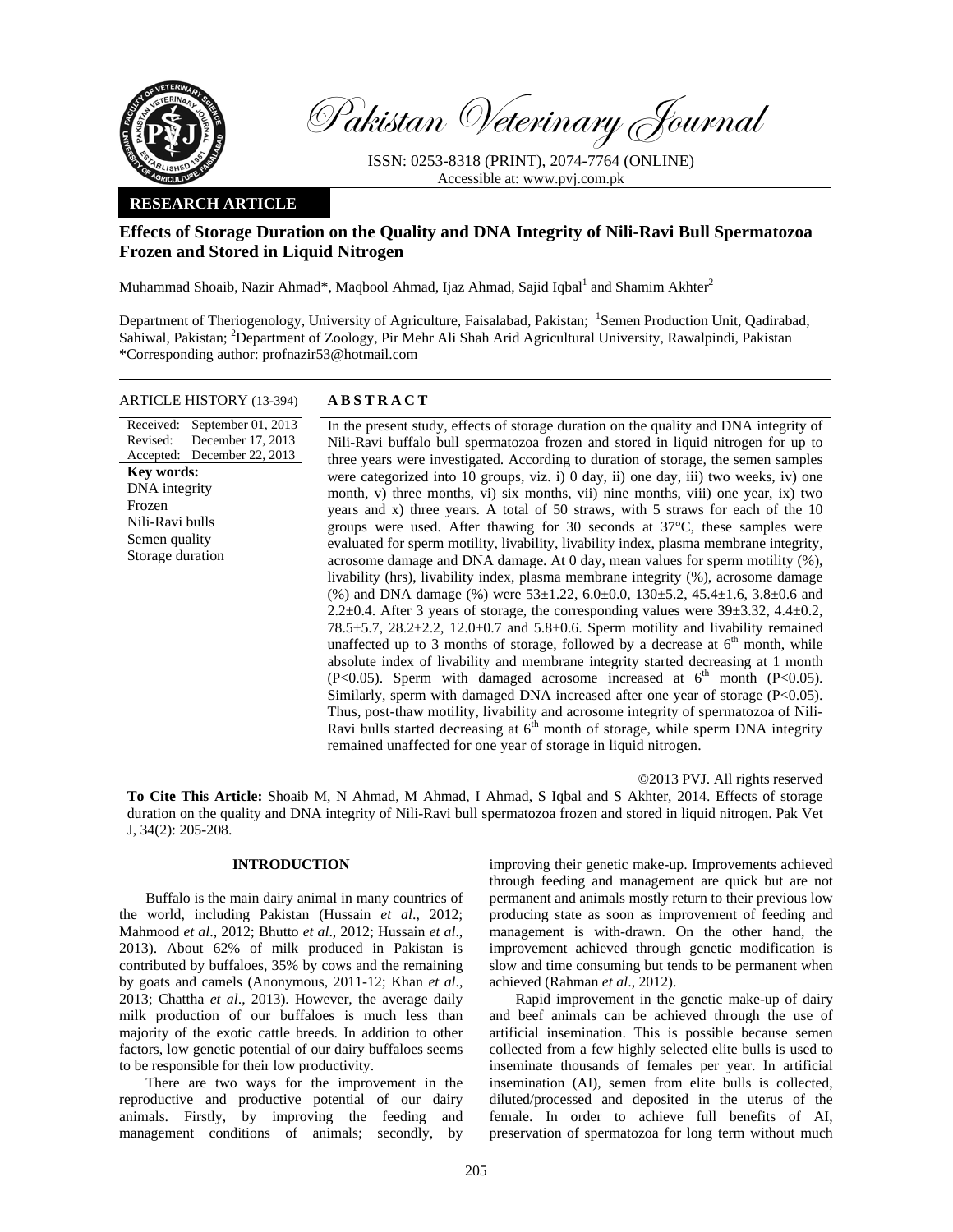damage to their fertilizing abilities is imperative. Preservation of spermatozoa in frozen form in liquid nitrogen  $(-196^{\circ}\text{C})$  is generally practiced for their longterm storage (Rahman *et al*., 2012; Waheed *et al*., 2012). It is most important procedure for breeding programs in domestic cows and buffaloes, and this practice is also used for establishment of gene-banks and to preserve the genetic diversity.

Prolonged storage of spermatozoa in liquid nitrogen can affect their viability and DNA integrity. Haugan *et al.* (2007) investigated the effect of storage duration between 1000 and 2400 days and observed that frozen semen stored in liquid nitrogen for shorter period resulted in higher conception rates in dairy cows than when the semen was stored for longer duration. According to Prinosilova et al. (2012), long term cryopreservation of canine semen resulted in adverse effects on sperm DNA integrity. However, there is relatively little information regarding the effects of storage duration on the quality and DNA integrity of spermatozoa of Nili-Ravi bulls stored in liquid nitrogen. Therefore, possible effects of storage duration on the quality and DNA integrity of spermatozoa from Nili-Ravi bulls frozen and stored in liquid nitrogen (-196<sup>º</sup> C) for up to three years have been described in this paper. Efforts were also made to see the correlations among various post-thaw parameters of semen quality.

## **MATERIALS AND METHODS**

**Experimental animals:** Semen samples collected from five adult Nili-Ravi bulls housed at the Semen Production Unit (SPU) Qadirababad, Pakistan were used in this study. This area is located at an altitude of about 173 m above sea and lies between latitude 30 and 30.15ºN and longitudes 37 and 74ºE (Ahmad *et al.*, 1981). At this SPU, ejaculates with progressive sperm motility of at least 60% are diluted with tris-citric acid-fructose-egg yolk-glycerol extender (Younis *et al.*, 1999), filled in 0.5 ml French straws and cryopreserved in liquid nitrogen. Semen samples collected from different bulls are not pooled, rather, they are processed separately for each bull. Before freezing, an equilibration period of 04 hrs at 4°C is allowed to filled-in straws. This is followed by freezing of straws by holding them for 10 minutes in vapors 5 cm above the surface of the liquid nitrogen. These straws are then dipped in the liquid nitrogen for storage (Jalme *et al.*, 2003; Han *et al.*, 2005).

**Collection of samples:** For this study, semen straws frozen and stored in liquid nitrogen for different time periods were selected. According to the duration of storage period, these selected samples were categorized into 10 groups, viz. i) 0 day, ii) 1 day, iii) 2 weeks, iv) 1 month, v) 3 months, vi) 6 months, vii) 9 months, viii) 1 year, ix) 2 years and x) 3 years. A total of 50 straws were selected in such a way that there were 5 straws in each of the 10 groups, with one straw from each bull.

Post- thawed evaluation of semen: Post-thaw evaluation of semen was carried out in terms of sperm motility, livability, livability index, plasma membrane integrity, acrosome integrity and DNA integrity. Before evaluation, semen samples were thawed at 37ºC for 30 seconds. Postthaw motility of spermatozoa was measured by examining a small drop of sample under bright field microscope (X 400). Livability and livability index of spermatozoa at 37ºC for each sample were determined following Younis *et al.* (1999).

Hypo-osmotic swelling test (HOST) was applied for the determination of sperm plasma membrane integrity, using solution of 150 mOsm/L osmolarity (Jeyendran *et al.,* 1984). For semen evaluation, 0.1 ml of frozen-thawed sample was mixed with 1 ml of hypo-osmotic solution, incubated for 1 hr at 37°C and examined under microscope. Spermatozoa with swollen tail were assumed to have intact plasma membrane. Acrosome integrity was determined after fixing 100 µl of semen in 500 µl of 1% formal citrate solution and examining under phase contrast microscope (Akhter *et al.,* 2010). Sperm with normal apical ridge were assumed to having intact acrosome.

Non-fluorescent toluidine blue staining technique (Beletti *et al.*, 2005) was applied for assessing sperm with intact DNA. A thin smear of semen was fixed in 96% ethanol-acetone (1:1) at 4ºC for 30 minutes, stained with 0.05% toluidine blue for 10 minutes and examined under microscope (1000X). Spermatozoa exhibiting dark purplecolored head were considered as having fragmented DNA. On the other hand, spermatozoa with light blue coloredhead were taken to be exhibiting intact DNA.

**Statistical analysis:** Data on various parameters were subjected to one-way ANOVA, using completely randomized design. Duncan's multiple range test was applied for multiple means comparisons, where necessary. Pearson's correlation coefficients among various physical parameters of semen quality were also computed.

#### **RESULTS**

At 0 day, mean values  $(\pm SE)$  for sperm motility  $(\%),$ livability (hrs), livability index, plasma membrane integrity (%), acrosome damage (%) and DNA damage  $(\%)$  were  $53\pm1.22$ ,  $6.0\pm0.0$ ,  $130.0\pm5.2$ ,  $45.4\pm1.6$ ,  $3.8\pm0.6$ and 2.2±0.4. After 3 years of storage, the corresponding values were 39±3.32, 4.4±0.2, 78.5±5.7, 28.2±2.2,  $12.0\pm0.7$  and  $5.8\pm0.6$  (Table 1). Post-thaw sperm motility was highest at 0 day of storage; it started decreasing at the 6<sup>th</sup> month, reaching the lowest value after 3 years of storage (P<0.05). A similar trend was seen for the livability of spermatozoa at 37ºC. After higher value at 0 day to 2 weeks of storage  $(P<0.05)$ , livability index of spermatozoa showed a decreasing trend with the increase in storage duration. An almost similar trend was noted for the plasma membrane integrity (Table 1).

The percentage of sperm with damaged acrosome was the lowest at 0 day of storage, and remained unchanged up to 3 months; from the  $6<sup>th</sup>$  month it exhibited an increasing trend, reaching the highest value 3 years after storage (P<0.05). Percentage of sperm with damaged DNA was also lowest at 0 day of storage; however, it remained unaffected up to one year of storage, and increased thereafter.

The correlation analysis (Table 2) revealed that post thaw sperm motility, livability, livability index and plasma membrane integrity had significant positive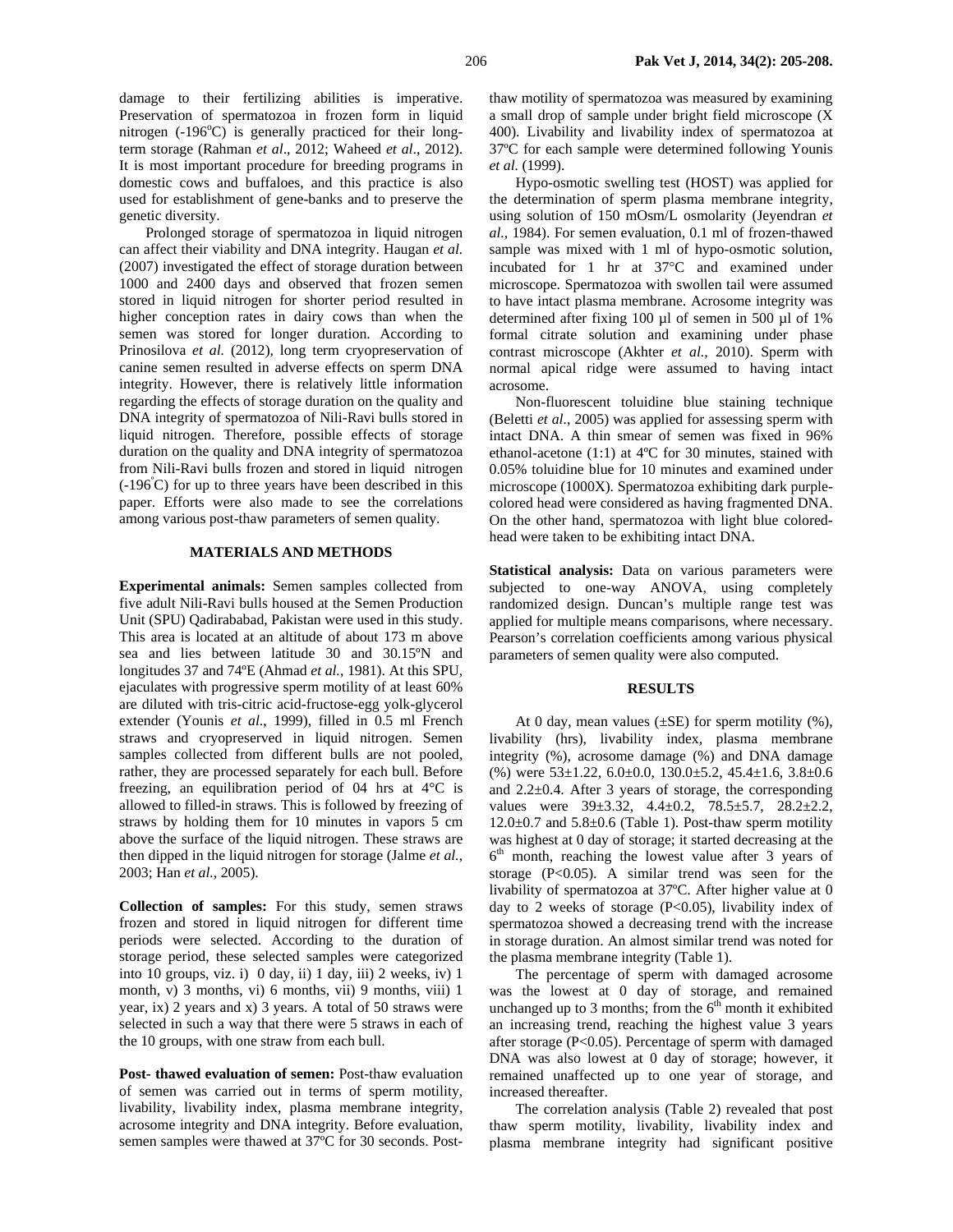Table 1: Mean (±SE) values for various parameters of post-thaw semen quality of Nili-Ravi bulls at different storage intervals in liquid nitrogen

|          |                   |                           |                     |                        |                     | ີ              |
|----------|-------------------|---------------------------|---------------------|------------------------|---------------------|----------------|
| Storage  | Sperm             | Sperm                     | Sperm               | Sperm plasma           | Sperm with acrosome | Sperm with DNA |
| duration | motility $(\%)$   | livability (hrs)          | livability index    | membrane integrity (%) | damage (%)          | damage (%)     |
| 0 D      | $53 \pm 1.22a$    | $6.0 \pm 0.0a$            | 130.0±5.2a          | $45.4 \pm 1.6a$        | $3.8 \pm 0.6$ e     | $2.2 \pm 0.4c$ |
| I D      | $52 \pm 1.22a$    | $6.0 \pm 0.0a$            | $121.8 \pm 10.7$ ab | $43.6 \pm 0.6$ ab      | $3.8 \pm 0.4e$      | $2.2 \pm 0.6c$ |
| 2 W      | $50\pm2.24ab$     | $6.0 \pm 0.0a$            | $103.8\pm9.3abc$    | $41.4 \pm 1.5$ abc     | $4.6 \pm 0.6$ e     | $2.4 \pm 0.4c$ |
| ΙM       | $47 \pm 1.22$ abc | $6.0 \pm 0.0a$            | $91.0 \pm 11.1$ bcd | 38.6±1.9bcd            | $5.0\pm0.8$ de      | $3.6\pm0.6$ bc |
| 3 M      | 47±2.55abc        | $5.4\pm0.2ab$             | $82.4 \pm 17.4$ cd  | 37.4±2.3cde            | $5.2 \pm 0.6$ de    | $3.0 \pm 0.7c$ |
| 6 M      | 44±3.67bcd        | $5.0\pm0.0$ bc            | 97.6±16.0abcd       | 34.2±2.7def            | $6.4\pm0.5$ cd      | $3.0 \pm 0.7c$ |
| 9 M      | $43\pm2.55$ bcd   | $5.0\pm0.0$ <sub>bc</sub> | $71.1 \pm 15.7$ d   | $32.6 \pm 1.5$ efg     | $7.0{\pm}0.6c$      | $3.8\pm0.7$ bc |
| I Yr     | $43\pm3.39$ bcd   | $5.0\pm0.0$ bc            | $92.3 \pm 7.3$ bcd  | $31.6 \pm 2.2$ fg      | $8.8 \pm 0.4$ b     | $3.8\pm0.4$ bc |
| 2 Yr     | $40\pm3.54$ cd    | $4.6 \pm 0.2$ cd          | $81.6 \pm 6.9$ cd   | $29.0 \pm 2.2$ fg      | $10.4\pm0.5ab$      | $5.0\pm0.5ab$  |
| 3 Yr     | 39±3.32d          | $4.4\pm0.2$ cd            | 78.5±5.7d           | $28.2 \pm 2.2$ g       | 12.00±0.7a          | $5.8 \pm 0.6a$ |

 $\overline{D}$  = Day(s); W = Week(s); M = Month(s); Yr = Year(s); Mean values with different letters within a column differ significantly from one another (P<0.05).

**Table 2:** Values of correlation coefficients among different parameters of post-thawed Nili-Ravi bull spermatozoa

| Parameters                                    | Correlation  | Parameters                                                   | Correlation  |
|-----------------------------------------------|--------------|--------------------------------------------------------------|--------------|
|                                               | coefficients |                                                              | coefficients |
| Sperm motility & livability                   | $0.683**$    | Sperm livability & sperm with DNA damage                     | $-0.444**$   |
| Sperm motility & livability index             | $0.695**$    | Sperm livability index & sperm membrane integrity            | $0.672**$    |
| Sperm motility & plasma membrane integrity    | $0.907**$    | Sperm livability index & sperm with acrosome damage          | $-0.332*$    |
| Sperm motility & sperm with acrosome damage   | $-0.561**$   | Sperm livability index & sperm with DNA damage               | $-0.330*$    |
| Sperm motility & sperm with DNA damage        | $-0.398**$   | Sperm plasma membrane integrity & sperm with acrosome damage | $-0.707**$   |
| Sperm livability & livability index           | $0.474**$    | Sperm plasma membrane integrity & sperm with DNA damage      | $-0.472**$   |
| Sperm livability & plasma membrane integrity  | $0.772**$    | Sperm with acrosome damage & sperm with DNA damage           | $0.566**$    |
| Sperm livability & sperm with acrosome damage | $-0.794**$   |                                                              |              |
| $*$ C $*$ D-000 $*$ C $*$ D-000 $*$           |              |                                                              |              |

 $* =$  Significant at P<0.05;  $** =$  Significant at P<0.01.

correlations with one another. Similarly, sperm with damaged acrosome and those with damaged DNA also showed significant positive correlation with each other. However, the correlations between latter two parameters and former four parameters were significant but negative  $(P<0.01)$ .

#### **DISCUSSION**

Long term storage of cryopreserved semen can adversely affect it post-thaw quality. In the present study, post-taw sperm motility and livability decreased, while percentage of sperm with damaged acrosome increased at  $6<sup>th</sup>$  month of storage in liquid nitrogen. When human sperm were frozen and stored in liquid nitrogen or liquid nitrogen vapors for 1 week, 1 month or 3 months, no difference could be observed in sperm motility, viability, morphology, DNA integrity or active mitochondria among cryostorage periods (Lim *et al.*, 2010). However, Sugulle *et al.* (2006) stored frozen cross-bred bull semen in liquid nitrogen for 1 day, 7 days and 3 months and observed a significant decrease in sperm motility for 3 months storage duration than 1 day or 7 days. According to Buarpung *et al.* (2012), motility of cat spermatozoa was lower after long term storage (9-13 years) as compared to short term storage (1-5 years).

Sperm motility and acrosome integrity are generally considered to be fairly reliable indications of viability and fertility of semen (Hafez and Hafez, 2000; Janett *et al*., 2008). In the present study, mean post-thaw sperm motility of 39±3.32% was recorded in samples stored for 3 years. Considering 30 million spermatozoa in an insemination dose, a buffalo would receive 11.7 million motile spermatozoa per insemination dose, which is slightly higher than 10 million recommended per insemination dose using fresh/fluid semen.

Boe-Hansen *et al.* (2008) noted more than 20% DNA fragmentation in semen samples from 11 out of 145 boars (7.6%) cryo-preserved and stored for three days. In the present study, the percentage of sperm with damaged DNA remained unaffected up to 1 year of storage in liquid nitrogen. However, it increased significantly at 2 years of storage. A total of 5.8% sperm showed damaged DNA when stored for three years. Sperm DNA integrity can also vary due to type of extender used or the breed of the bull (Waterhouse *et al.*, 2010). DNA integrity in Norwegian Red bulls was higher in Tris egg yolk glycerol extender as compared to skimmed milk egg yolk glycerol extender. This may be due to interactions between Tris and glycerol present in the extender (Pickett, 1993; Kommisrud *et al.*, 1996). Moreover, changes in Holstein sperm DNA integrity were higher as compared to Norwegian Red bulls. The affinity of DNA fragmentation was different in different animals and DNA fragmentation even varied from sample to sample of the same individual (Cortes-Gutierrez *et al.*, 2008).

The present study revealed a decreasing trend in sperm motility, livability, absolute index of livability and sperm membrane integrity as the percentage of sperm with damaged DNA increased. Thus, significant negative correlations of sperm having damaged DNA were noted with sperm motility, livability and sperm membrane integrity. This is supported by the findings of Prinosilova *et al.* (2012), who observed a negative correlation between DNA fragmentation index and sperm motility, viability and morphology in the dog.

Long term storage of spermatozoa can also affect their fertilizing ability (Haugan *et al.*, 2007). Boe-Hansen *et al.* (2008) recorded decrease in litter size when DNA fragmentation values were more than 2.1%. In the present study, percentage of sperm with damaged DNA increased from 2.2% at 0 day to 3.8% at one year of storage, but the difference was non-significant. However, it increased (P<0.05) to 5.0 and 5.8% at two and three years of storage, respectively. DNA fragmentation has been shown to be negatively correlated with sperm viability (Cortes-Gutierrez *et al.*, 2008). However, the fertility of Nili-Ravi bull spermatozoa stored for variable durations could not be studied. Whether this high percentage of sperm with